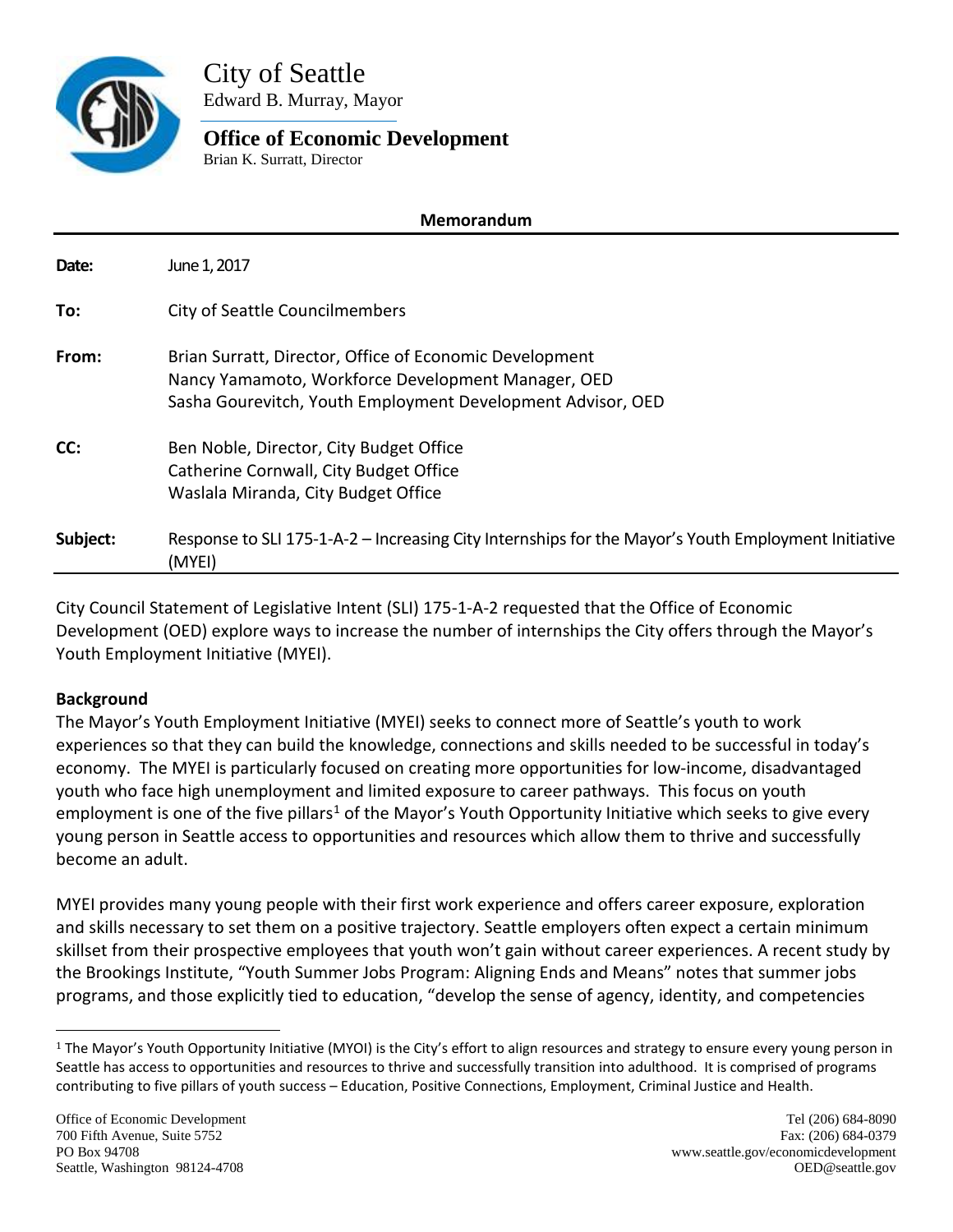necessary for adult success, [and that] young people need positive activities, coupled with strong, supportive and sustained relationships with adults."

In 2015, Mayor Murray announced a major expansion of the City's youth employment programs and a continuing commitment to grow employment/internship opportunities for youth. That year, the MYEI connected 2,000 internships, employment, and work-based learning opportunities to Seattle youth between the ages of 14 to 24. These consisted of multiple types of youth internships and career experiences including City-sponsored youth employment programs, private sector and non-profit sector youth employment programs.

In 2016, MYEI grew to 3,484 paid work experiences for young people. Of these, 2,123 youth received jobs skills and/or career readiness services from City of Seattle programs and a subset (1,528 or 72% of the interns) were hosted by City departments. Almost 60% of the City's departments hosted youth from the Seattle Youth Employment Program (SYEP), which provides a supported summer internship experience for low-income youth. SYEP provides work readiness training, transportation and food support, and case management throughout the duration of the internship. The MYEI target in 2017 is 3,500.

In addition to SYEP, many departments support a diverse array of young people through internships and stipend programs that connect them with career exposure and exploration. Examples of these programs include the Parks Department's Youth Career Training Program and Seattle Public Libraries' Student Assistance Program. The remaining 1,361 youth were connected with youth employment programs of community partners (both private businesses and non-profits). See the attached chart of departments and programs that contribute to MYEI.

One of the key program design elements instituted last year was establishing employer facing resources (i.e. website, training, employer recruitment and staffing) to support public and private employers interested in hosting an intern. This year, in addition to continuing our engagement with private employers, we are exploring ways to increase the capacity of City departments to create more opportunities for young people. This response focuses on these efforts and the program improvements that are planned following recent assessments completed by the Office of Policy and Innovation (OPI) and the Brookings Institute.

## **Assessment Findings**

As we continue to grow MYEI, OED contracted with a Senior Researcher from the Brookings Institute to assess how the City's program model compares to best practices around youth employment programs and offer recommendations for continuous improvement. Simultaneously, OPI was engaged to identify short and longterm improvements for the Initiative.

These assessments synthesized the lessons of our early experience implementing an expanded youth employment initiative with other municipal youth employment programs across the nation. (A summary of the findings and recommendations directly from the Brookings Institute are found in the attached table and are discussed below.) Comparing the experience of other cities, it is typical for public and subsidized internships to be at the core of youth employment initiatives. However, they also rely on private sector employers to grow their programs, provide funding and offer a breadth of career/industry experiences. Consequently, mature programs tend to be multi-sector and multi-tiered, with internships available in nonprofit, public and private sector settings with varying levels of age, experience and skills required. The best practices found in other cities are aligned with the existing and planned practices for the City of Seattle.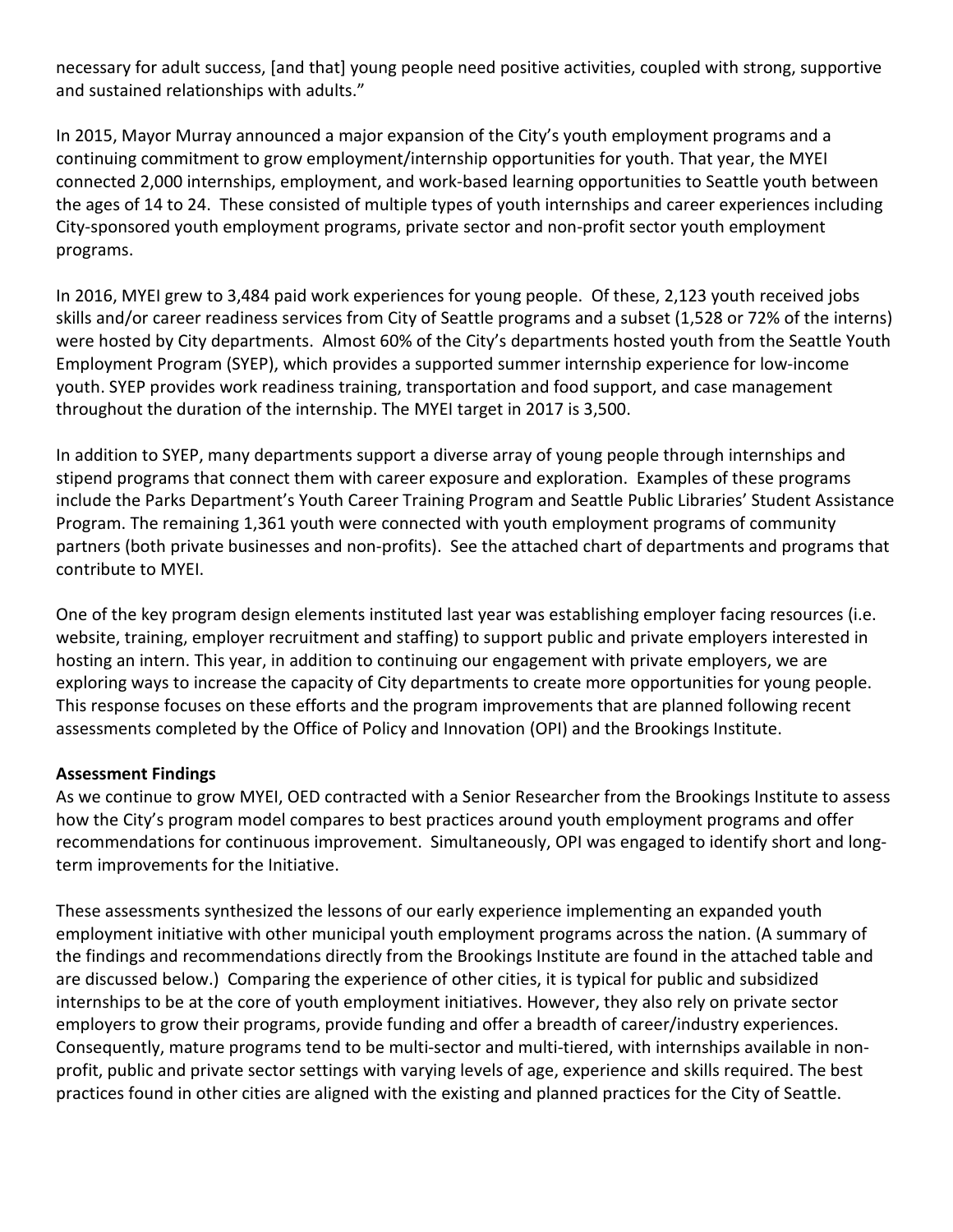Shared recommendations included:

- Improve youth preparation to better meet employer expectation and the scope of internship experiences we seek to cultivate through MYEI.
- Organize services based on distinct "tiers" of youth seeking internships, based on a combination of age and work-readiness.
- Continue to strengthen the participation and coordination among the City's departments and agencies related to youth internships and programs.
- Establish comprehensive internal coordination structure for employment and youth development activities already existing within the City.
- Investment in both external and internal programs is equally important to grow MYEI

The MYEI team has a goal to increase youth employment, internship, and career exposure opportunities for more of Seattle's youth and have internal and external strategies for growth. We are currently looking at the City's internal youth employment and training programs to identify opportunities to expand. At the same time, our external efforts are comprised of all other efforts to grow host sites and advocate for community efforts to expand youth internships and employment opportunities, including potential connections with career and technical education students.

#### **Applying Assessment Learning**

As the largest provider of internship and career experiences for youth in Seattle, the City of Seattle is committed to being a leader in the region as a model for developing its future workforce, creating entry-level positions and establishing clear employment pathways. In response to the recommendations made in the assessments, the MYEI leadership team (OED, SDHR, HSD and OPI) are exploring ways to increase the number of youth served while increasing the quality of the internship experience for both young people seeking employment opportunities and participating employers. In addition to increasing private sector participation, we are also looking to increase the capacity of City departments to create more opportunities for young people and to develop them into workers that employers across the region will want to hire. Current activities include:

**A) Departmental Assessment of Youth Employment Activities**. An inventory of all City of Seattle youth employment, internship and career readiness programs and the populations they target is currently underway. In addition to identifying best opportunities to expand these programs, this assessment will help us to build out opportunities along a youth development continuum. In addition to program data, OED has collected demographic, program and financial data which will allow us to track and set metrics across the initiative. OED completed a preliminary assessment of the City's youth employment/career readiness programs in May, along with recommendations for growth.

- 21 programs provide employment and/or training programs for 14-24 year olds.
- Of these programs, at least 10 programs collect and report demographic data; on average, 48% of participants are female and 64% are youth of color. For comparison, in the first quarter of 2017, 46% of all youth who received a paycheck from the City are youth of color.
- 11 programs specifically recruit underrepresented and vulnerable populations, including but not limited to: youth of color, first generation, low-income, immigrants and refugees, youth with an Individualized Education Plan, and youth experiencing or at risk of homelessness.

Ongoing department review and assessment of entry opportunities for youth will continue with the Employment Pathways Interdepartmental Team, as noted in the following section.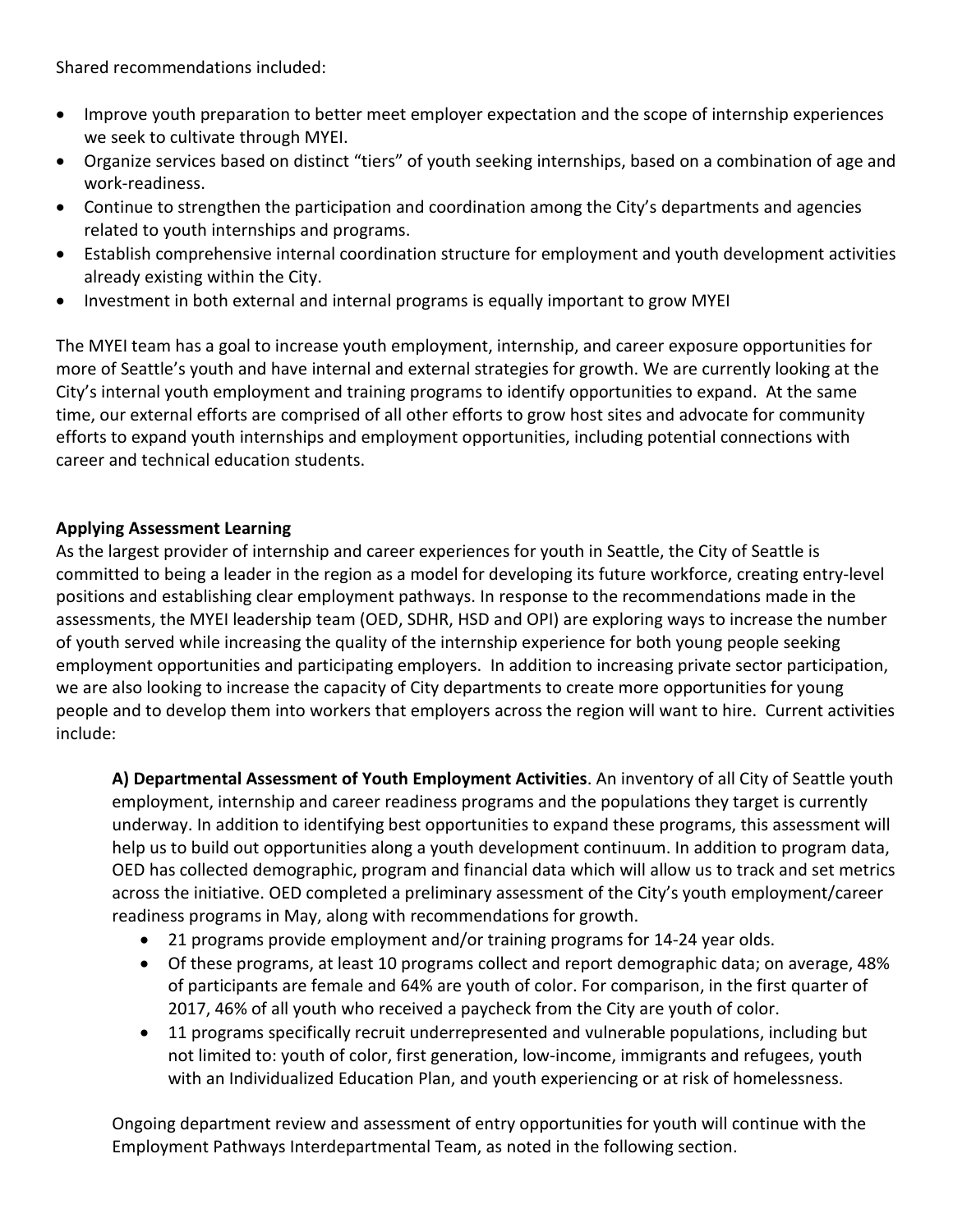**B) Mayoral Directive for Full Department Participation.** On March 1<sup>st</sup>, Mayor Murray announced a new directive to all City departments to host at least one SYEP intern in 2017; this is the first directive aimed at increasing the number of youth interns at the City. This resulted in participation in MYEI by all Executive Departments in 2017, with 153 summer internships (an increase of 70 slots) hosted by City of Seattle Departments.

**C) Improve Youth Preparation**. HSD is implementing new youth preparation programs this year for young people who are to be placed in internships requiring a higher level of job readiness. These programs will offer additional hours of work readiness training for approximately 300 youth to develop a candidate pool of youth ready for higher-skilled internships. HSD is partnering with established youth-serving organizations Youth Care, Boys and Girls Club and Juma Ventures ("Doorways Partners") to support youth preparation. As a consortium, these Doorway Partners are recruiting and training youth for these higher-skilled internships at nonprofits, public and private positions. An additional 390 youth will receive work readiness services training that will connect them with internships requiring only basic skills. This segmentation by skill level, age/maturity and youth readiness will support placement with developmentally appropriate internship opportunities. This has the added value of making it more likely that the matches between employer and youth are developmentally appropriate and lead to positive experiences for both.

**D) MYEI Website Improvements**. The MYEI website has been updated to host links to all the City of Seattle youth employment and training applications that are available online, making it easier for youth to find available opportunities.

**E) Coordination with the Employment Pathways Interdisciplinary Team**. The purpose of this IDT is to develop and implement a consistent citywide approach to City internships, youth employment, access, and job training that reduce barriers, especially for people of color, to regular employment at the City of Seattle. This IDT is co-chaired by OED and SDHR and launched in March 2017. The Department Assessment of Youth Employment Activities is linked to the IDT's deliverable to identify and map City workforce training programs that provide career pathways, including green careers, from entry-level employment.

In conclusion, we anticipate the impact of this work to be an increase in the number and diversity of youth employment/internship opportunities available and streamlined access points.

Thank you for this opportunity to provide information on the City's significant role in supporting youth employment.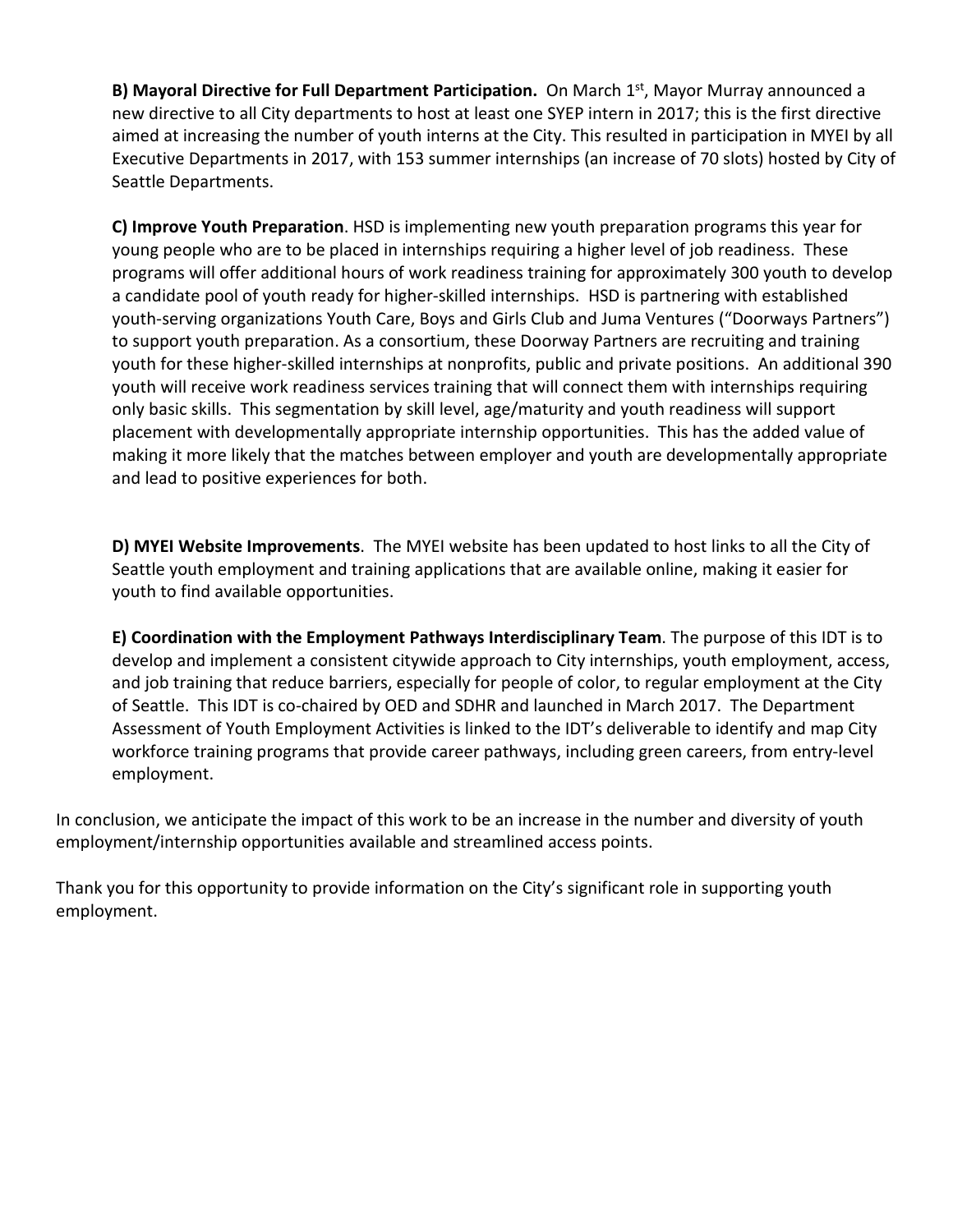#### **TABLE 1 Summary Chart**

**Comparison of Seattle MYEI to Other Cities' Summer Youth Employment Best Practices—and Recommendations for Improvement by the Brookings Institute** 

| <b>MYEI Improvement Priority</b>                                                                                                                    | <b>National Practice</b>                                                                                                                                                                                                                                                                                                                                                                                                                                                                                                                                                                                                                                                                                                                     | <b>Seattle Practice</b>                                                                                                                                                                                                                                                                                                                                                                                                                                        | <b>Recommendations</b>                                                                                                                                                                                                                                                                                                                                                                                                                                                                             |
|-----------------------------------------------------------------------------------------------------------------------------------------------------|----------------------------------------------------------------------------------------------------------------------------------------------------------------------------------------------------------------------------------------------------------------------------------------------------------------------------------------------------------------------------------------------------------------------------------------------------------------------------------------------------------------------------------------------------------------------------------------------------------------------------------------------------------------------------------------------------------------------------------------------|----------------------------------------------------------------------------------------------------------------------------------------------------------------------------------------------------------------------------------------------------------------------------------------------------------------------------------------------------------------------------------------------------------------------------------------------------------------|----------------------------------------------------------------------------------------------------------------------------------------------------------------------------------------------------------------------------------------------------------------------------------------------------------------------------------------------------------------------------------------------------------------------------------------------------------------------------------------------------|
| <b>GOALS, GROWTH AND</b><br><b>QUALITY:</b><br>How can growth and program<br>quality be balanced and<br>maintained?                                 | Many cities have grown their programs in past<br>$\bullet$<br>few years<br>Numerical stretch goals have motivated city<br>$\bullet$<br>agencies and teams, but methods for counting<br>jobs vary and are not very reliable and have<br>sometimes created ineffective incentives<br>Detroit and other cities are looking at non-<br>$\bullet$<br>numerical goals to build quality into program<br>planning and emphasis (e.g., resumes;<br>references; reviews)<br>Successful messaging to the public and<br>stakeholders is simple, and focuses on why the<br>city is investing in youth in the summer                                                                                                                                       | Primarily focused on achieving<br>numerical targets<br>Messaging across city agencies,<br>п<br>non-profits, private employers,<br>and the public is fragmented and<br>misses opportunity for clarity                                                                                                                                                                                                                                                           | OED and HSD should identify non-<br>numerical goals such as requiring all<br>youth to leave with a resume,<br>reference and/or performance review<br>OED will provide greater clarity on<br>common messaging to stakeholders<br>to reinforce program goals and<br>understanding of its value in the<br>community                                                                                                                                                                                   |
| <b>PROGRAM IMPROVEMENT:</b><br><b>EMPLOYER ENGAGEMENT</b><br>What program improvements<br>can improve employer<br>recruitment and<br>participation? | Strong programs have proactive mayoral<br>$\bullet$<br>involvement in recruiting private sector<br>employers, with help from intermediaries,<br>Chamber, workforce boards, industry<br>associations<br>Boston's Private Industry Council has three<br>$\bullet$<br>employer account managers focused on<br>particular industry sectors to secure employer<br>participation--they follow up on leads (from<br>mayor, Chamber etc.) and walk employers<br>through steps of creating successful placement<br>Philadelphia Youth Network contracts out<br>$\bullet$<br>management of CBO jobs but maintains direct<br>management of the higher skill level internships<br>in the private sector and positions subsidized by<br>private employers | 2015 was first time Seattle<br>implemented a formal strategy to<br>reach out to the private sector<br>An employer intermediary was<br>contracted to expand outreach to<br>private sector and support private<br>employers during the summer, as<br>well as manage and grow<br>nonprofit and government<br>subsidized internship placements<br>In 2016, Seattle more than<br>doubled its private sector<br>commitments to MYEI, but<br>numbers were still small | Increase coordination between the<br>Mayor's Office and OED to reach out<br>strategically to employers so<br>intermediary is better able to "close"<br>commitments<br>Employer intermediary should<br>continue to expand its strategies to<br>target sectors, work with Chamber<br>and industry associations, and build<br>trust in the employer community<br>Work with employers earlier in the<br>year to build relationship of trust,<br>clarify roles, and improve youth<br>support on the job |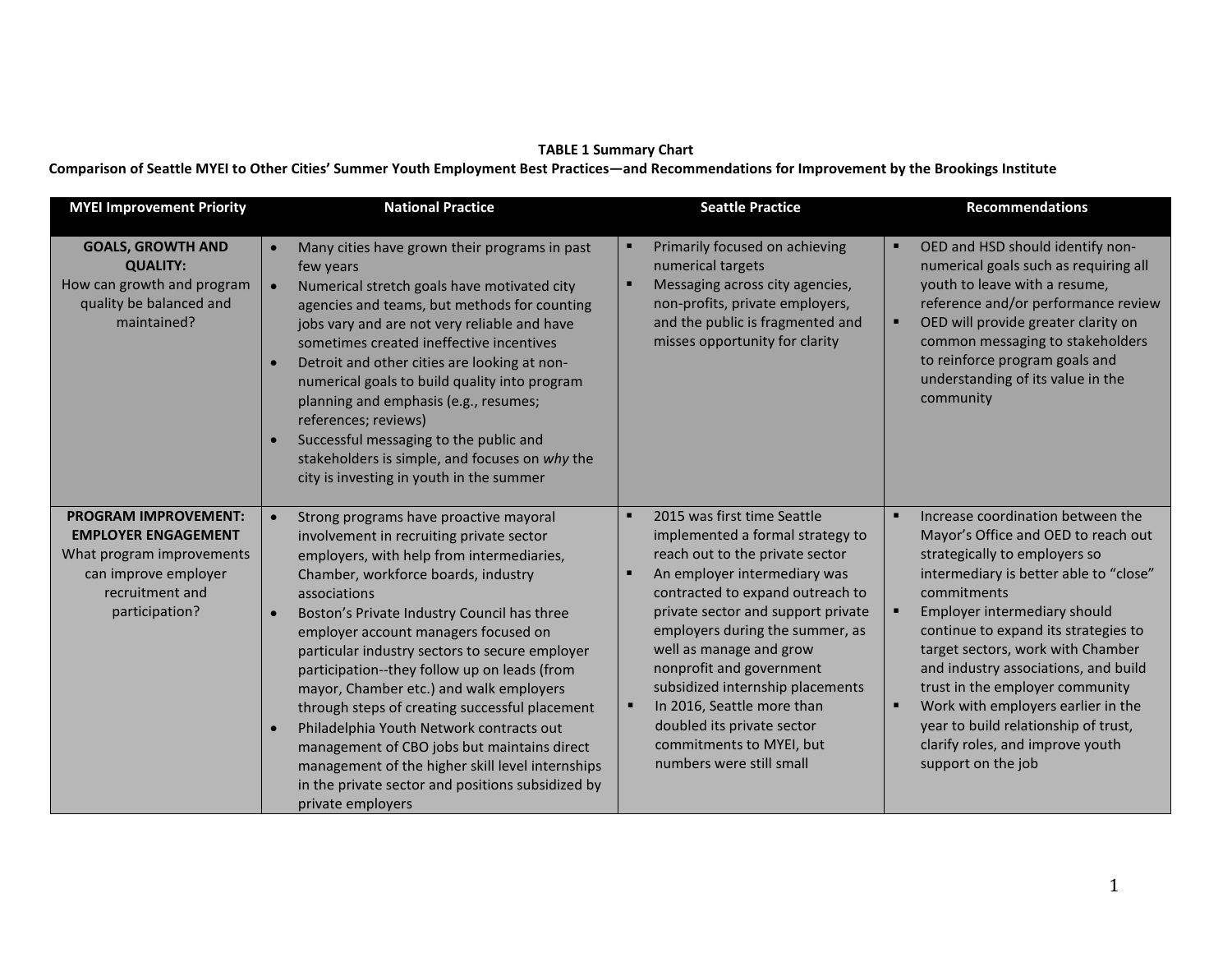|                                                                                                                               | Philadelphia, Detroit and several other cities<br>have created handbooks/playbooks to simplify<br>employer participation and guide their<br>relationship with youth                                                                                                                                                                                                                                                                                                                                                                                                                                                                                                                                                                                                                                                                                                                                                                                                                                                                                                                                                         | For 2017, base funding for<br>intermediary has been integrated<br>into city budget                                                                                                                                                                                                                                                                                                                                      |                                                                                                                                                                                                                                                                                                                                                                                                                                                                                                                                                                                                                                                           |
|-------------------------------------------------------------------------------------------------------------------------------|-----------------------------------------------------------------------------------------------------------------------------------------------------------------------------------------------------------------------------------------------------------------------------------------------------------------------------------------------------------------------------------------------------------------------------------------------------------------------------------------------------------------------------------------------------------------------------------------------------------------------------------------------------------------------------------------------------------------------------------------------------------------------------------------------------------------------------------------------------------------------------------------------------------------------------------------------------------------------------------------------------------------------------------------------------------------------------------------------------------------------------|-------------------------------------------------------------------------------------------------------------------------------------------------------------------------------------------------------------------------------------------------------------------------------------------------------------------------------------------------------------------------------------------------------------------------|-----------------------------------------------------------------------------------------------------------------------------------------------------------------------------------------------------------------------------------------------------------------------------------------------------------------------------------------------------------------------------------------------------------------------------------------------------------------------------------------------------------------------------------------------------------------------------------------------------------------------------------------------------------|
| <b>PROGRAM IMPROVEMENT:</b><br><b>YOUTH PREPARATION</b><br>What program improvements<br>can improve youth work-<br>readiness? | Boston's Private Industry Council staffs 16<br>counselors to prepares HS students over 9<br>months for all private sector placements<br>Miami connects students receiving preparation<br>$\blacksquare$<br>in high school Career and Technical Education<br>programs to summer internships, as do Chicago<br>and Los Angeles<br>New York City and Philadelphia target more<br>intensive job preparation training to youth who<br>could be ready for private sector jobs<br>Cities are reaching out to public schools and to<br>community-based organizations that work with<br>youth year-round to compensate for short<br>window to reach youth in the summer: San<br>Diego offers high school students in high-poverty<br>zip codes externships during winter & spring<br>breaks; Hartford is building out a school-year<br>effort to generate internships for all public<br>school 11 <sup>th</sup> graders by 2020<br>A few cities, including NYC, are also cutting back<br>on summer orientation and preparation hours<br>for certain populations, in order to target<br>resources to improve the quality of the match | Youth participate in a four-hour<br>orientation - combination of<br>work-readiness preparation and<br>internship paperwork<br>Few students enroll in year-round<br>youth internships after summer;<br>(under 50); no systematic linkage<br>between summer and other youth<br>programs throughout the year<br>Two new programs are planned<br>for 2017 to address work-<br>readiness challenges: SYEP Plus;<br>Doorways. | MYEI should acknowledge and<br>$\bullet$<br>continue to build out from the<br>particular needs for three or four<br>distinct "tiers" of youth looking for<br>summer jobs, based on a combination<br>of age and work-readiness.<br>Doorways and SYEP Plus are solutions<br>$\bullet$<br>that build from the best of other<br>cities' experiences and should be<br>priorities for quality implementation<br>in 2017.<br>Seattle should reach out to the public<br>$\bullet$<br>schools, particularly to Career and<br>Technical Education programs, to<br>help more young people explore<br>careers and become prepared to<br>succeed in summer employment. |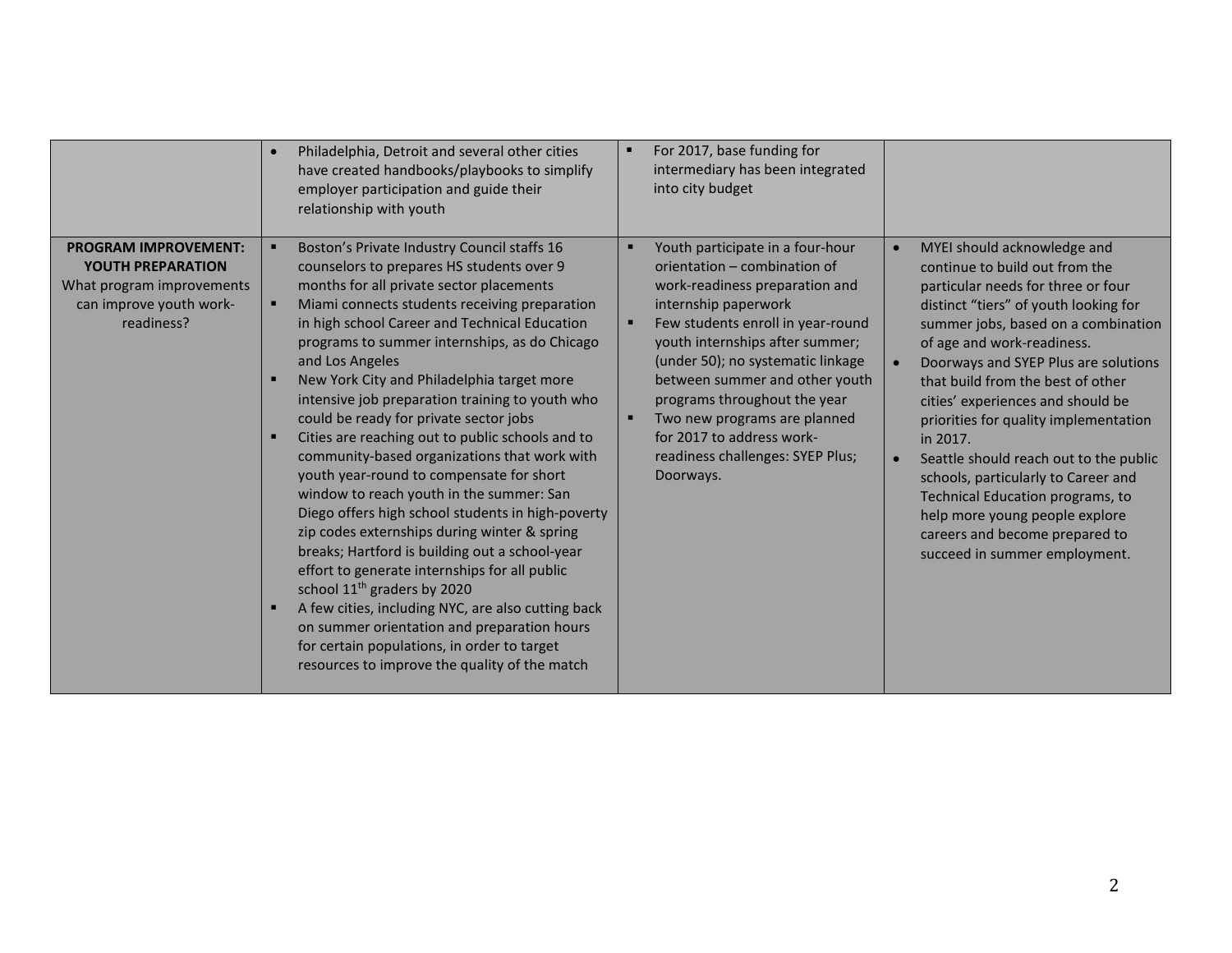| <b>STRENGTHENING</b><br><b>INFRASTRUCTURE:</b><br><b>PLANNING, STAFFING</b><br>What structure, coordination,<br>and staffing changes can<br>improve planning and ensure<br>continuous improvement? | Some cities-Boston, Philadelphia, New York,<br>Los Angeles-have created or strengthened<br>intermediary organizations to improve program<br>coordination and focus<br>In some cities, the intermediary works only with<br>employers; in others, the intermediary-a WIB,<br>city agency, other entity-coordinates the entire<br>summer effort<br>Methods for tracking jobs each summer vary greatly<br>and are not very reliable; but cities try to use the<br>same methodology each year for deciding what jobs<br>to include in the "count"            | OED is responsible for overall<br>coordination; HSD for youth<br>preparation; SDHR for tracking<br>jobs and participants-but<br>coordination needs to be<br>strengthened and roles clarified<br>OED has hired a new full-time<br>coordinator for 2017                                                                                                                                                                                                                                             | The City should continue to invest in<br>٠<br>strengthening the participation of,<br>and coordination among, its<br>departments and agencies related to<br>the delivery and reporting of summer<br>employment and MYEI activities<br>The City should continue to support<br>п<br>its employer intermediary, so that<br>employers develop greater trust and<br>become more comfortable with their<br>responsibilities |
|----------------------------------------------------------------------------------------------------------------------------------------------------------------------------------------------------|---------------------------------------------------------------------------------------------------------------------------------------------------------------------------------------------------------------------------------------------------------------------------------------------------------------------------------------------------------------------------------------------------------------------------------------------------------------------------------------------------------------------------------------------------------|---------------------------------------------------------------------------------------------------------------------------------------------------------------------------------------------------------------------------------------------------------------------------------------------------------------------------------------------------------------------------------------------------------------------------------------------------------------------------------------------------|----------------------------------------------------------------------------------------------------------------------------------------------------------------------------------------------------------------------------------------------------------------------------------------------------------------------------------------------------------------------------------------------------------------------|
| <b>STRENGTHENING</b><br><b>INFRASTRUCTURE:</b><br><b>TECHNOLOGY</b><br>What technological<br>innovations can support scale<br>and improve quality?                                                 | San Diego has an impressive management<br>information system that allows for real time data<br>tracking and monitoring and job matching; youth<br>access via mobile device and instant messaging<br>Detroit has purchased its online management<br>information, application, and tracking system<br>from Philadelphia Youth Network-with<br>technical assistance for getting the most out of<br>the system<br>Baltimore is following the lead of some other<br>cities in piloting electronic pay cards to replace<br>pay checks for summer participants | Summer youth employer outreach<br>and matching was first automated<br>in 2016 using the employer<br>intermediary's web-enabled<br>system allowing employers to<br>register internship and youth<br>counselors to find internships<br>Seattle does not have a centralized<br>п<br>youth online application process<br>Limited ability to track youth<br>п<br>during the summer and after<br>Traditional paycheck system is in<br>п<br>use; pay card pilot planned for<br>2017 for SYEP Plus youth. | City should explore whether to invest<br>in online application/enrollment<br>portal and explore pay cards to<br>improve system power, flexibility and<br>reduce manual labor investment<br>City should explore trade-offs<br>$\blacksquare$<br>involved in developing its own online<br>system or buying and adapting a<br>system from another city that has<br>already implemented one                              |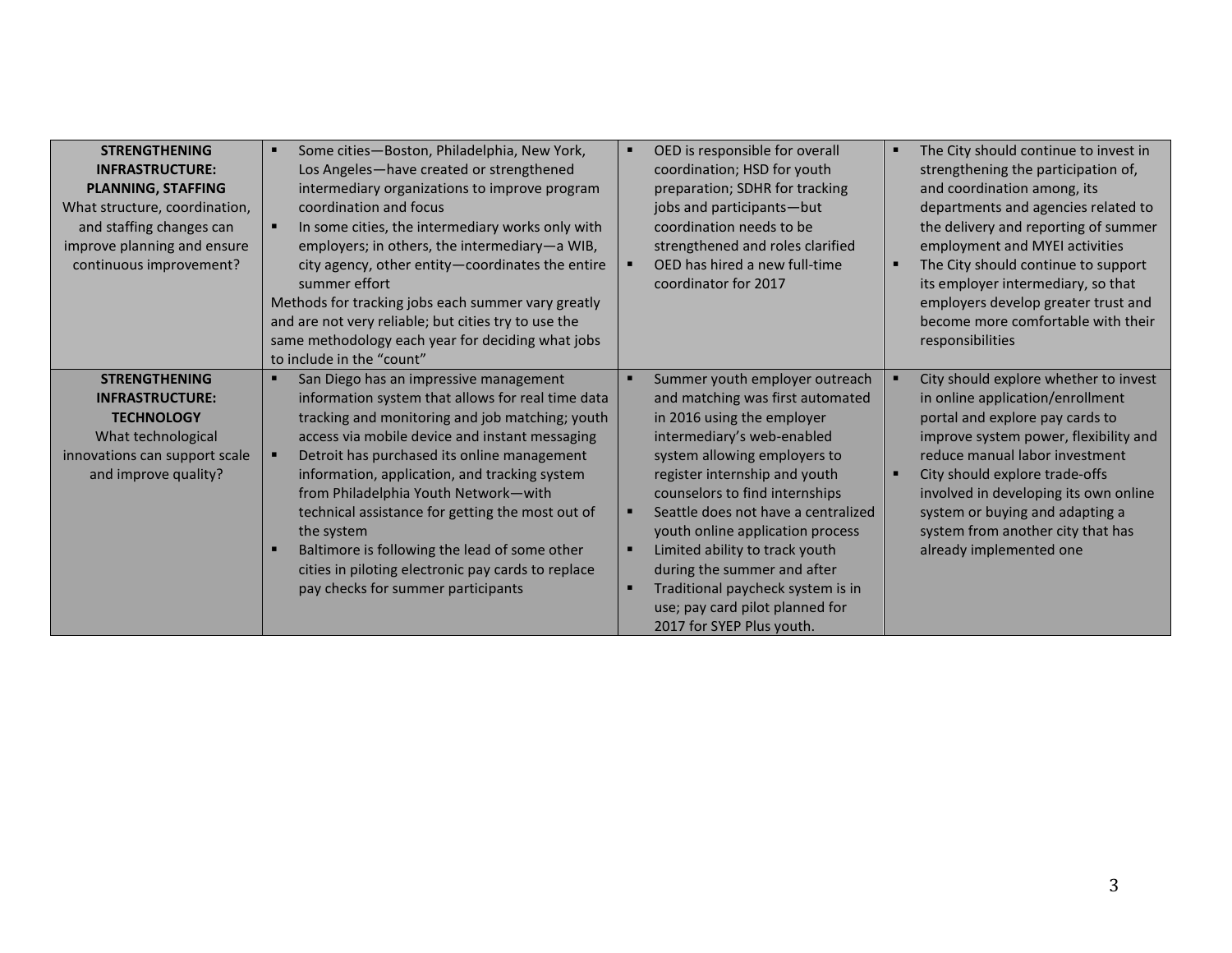| <b>STABLE AND DIVERSIFIED</b><br><b>FUNDING BASE</b><br>What options are there for<br>more adequate funding? | Los Angeles, Baltimore, and Philadelphia tap<br>٠<br>Temporary Assistance for Needy Families (TANF)<br>funds for a segment of their summer job<br>enrollees<br>Detroit used Community Development Block<br>Grant (CDBG) funds when city bankruptcy<br>constrained general fund use<br>Federal funding under the Workforce<br>Investment Opportunity Act (WIOA) requires at<br>least 20 percent of youth formula funds be used<br>to support work experiences<br>Boston's career specialists in the schools are<br>funded primarily through an allocation from the<br>school district and a state career development<br>fund<br>Boston partners with John Hancock, which<br>provides about \$1 million to fund 600 Summer<br>Scholars employed in community-based | п | Seattle relies on local funds and<br>philanthropic investments<br>Seattle receives minimal WIOA<br>dollars for MYEI, does not tap<br><b>TANF or CDBG</b> | OED and the Mayor's Office should be<br>more strategic, visible and active in<br>making large asks to employers and<br>private funders<br>OED and HSD should explore<br>potential of TANF funding for youth<br>from low-income families<br>Intermediary and OED should reach<br>out to philanthropies in the region<br>focused on employment<br>opportunities for older opportunity<br>youth<br>Intermediary and OED can assess<br>whether local employer might<br>establish a branded program like John<br><b>Hancock Summer Scholars</b> |
|--------------------------------------------------------------------------------------------------------------|------------------------------------------------------------------------------------------------------------------------------------------------------------------------------------------------------------------------------------------------------------------------------------------------------------------------------------------------------------------------------------------------------------------------------------------------------------------------------------------------------------------------------------------------------------------------------------------------------------------------------------------------------------------------------------------------------------------------------------------------------------------|---|----------------------------------------------------------------------------------------------------------------------------------------------------------|--------------------------------------------------------------------------------------------------------------------------------------------------------------------------------------------------------------------------------------------------------------------------------------------------------------------------------------------------------------------------------------------------------------------------------------------------------------------------------------------------------------------------------------------|
|                                                                                                              | organizations                                                                                                                                                                                                                                                                                                                                                                                                                                                                                                                                                                                                                                                                                                                                                    |   |                                                                                                                                                          |                                                                                                                                                                                                                                                                                                                                                                                                                                                                                                                                            |